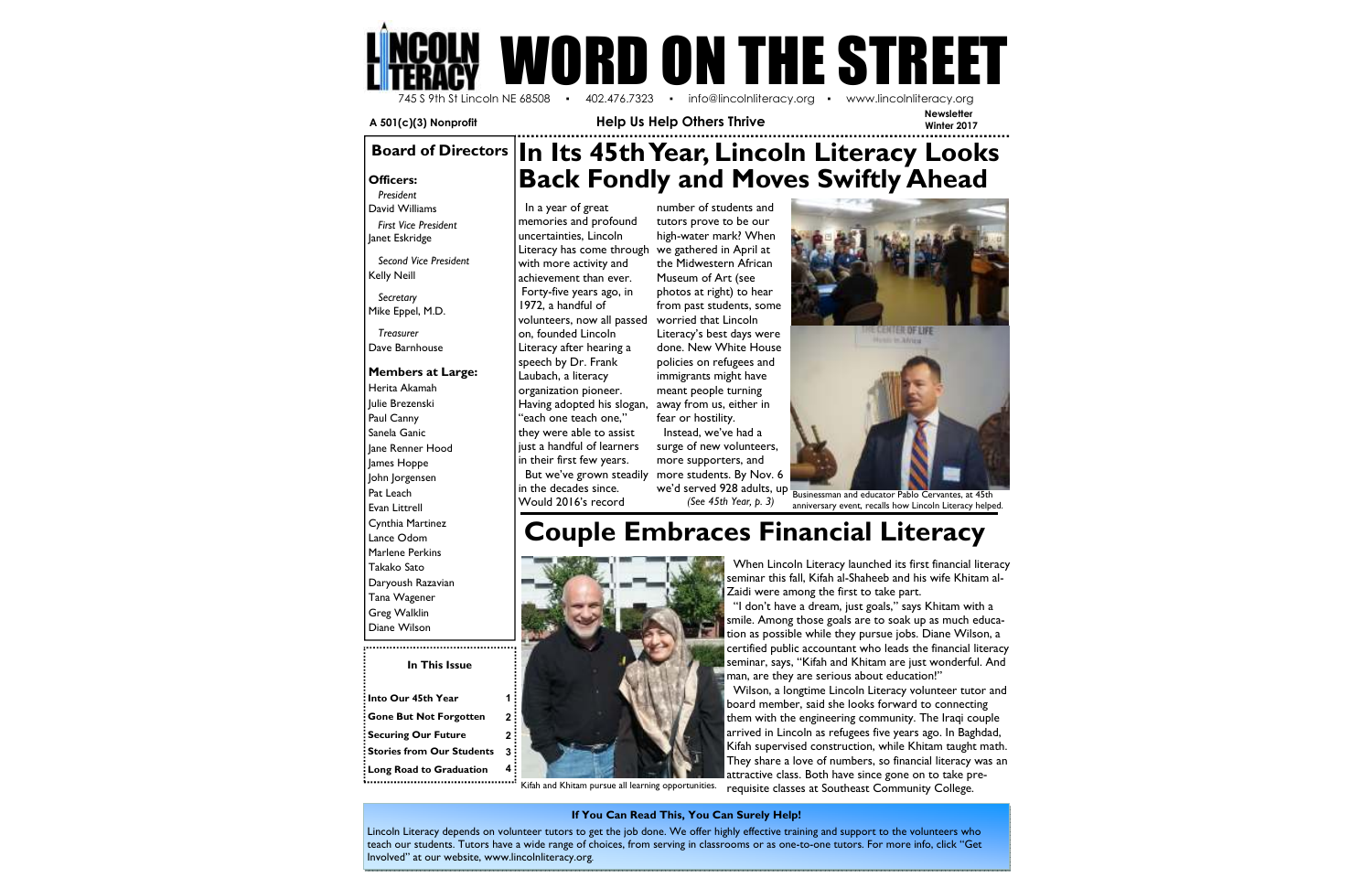### **Page 2 | Communist Communist Page 2 | Communist Communist Communist Communist Communist Communist Communist Communist Communist Communist Communist Communist Communist Communist Communist Communist Communist Communist Com**

### **We Prepare to Honor Two Great Tutors Who Are Gone**

# **Be Part of Our Future**

**You too can make a gift that lasts forever: Leave a Legacy for Literacy!** 

You can designate a life<br>insurance policy, set a portion<br>or a percentage of your estate,<br>or look into a charitable annuity to help LL into the future. Contact us for details.

 This year Lincoln Literacy lost two amazing volunteers who changed the lives of many grateful students: Warren Urbom and Joanie Perry.

> **tax-deductible donation online at: lincolnliteracy.org**

 As he noted in his memoir, tragedy first brought Judge Urbom to Lincoln Literacy. While driving, Urbom struck a motorcyclist, who later died. Urbom immediately accepted responsibility, surrendered his license and, anticipating the possibility of community service, volunteered to serve with us.

 Warren and his wife Joyce offered to serve in any capacity, but Executive Director Clayton Naff saw rich possibilities in



having them lead our citizenship class. "Who better than a respected federal judge to learn from when it comes to our Constitution, government, civics, and history?" Naff said.

 Having Joyce, a skilled educator, on the team made it that much better. The couple got started in November 2006, and continued for three years, until cancer got the better of Joyce. At first, just a few students enrolled, but as word got

around about how kind, dedicated, and effective they

 Warren Urbom's legacy gift to Lincoln Literacy adds to those of Helen Roeske, Martha Countryman, and others who have put Lincoln Literacy in their wills. All the funds from such gifts have gone into board-managed investments termed the "Fund for the Future."

 Since its inception in late 2015, the Fund has gained more than 7%. It recently topped \$100,000 in value. That's welcome news, but far from the \$1 million or more it will need to reach to offset government grants and become a true endowment.

 "The sun is setting on federal funds for the kinds of work we do," says board president David Williams, who recently pledged to include Lincoln Literacy in his estate plan. "Legacy gifts will be absolutely critical to the future of this muchneeded organization."



Lincoln Literacy is grateful to those who have led the way.

they visited all three branches of government — with personal

he provided for a gift to Lincoln Literacy from his estate. In lasting gratitude for their splendid service and generous support, Lincoln Literacy plans to dedicate its citizenship class to the memory of Warren and Joyce Urbom.

Judge Warren Urbom, guiding citizenship student Qui Nguyen through the Capitol.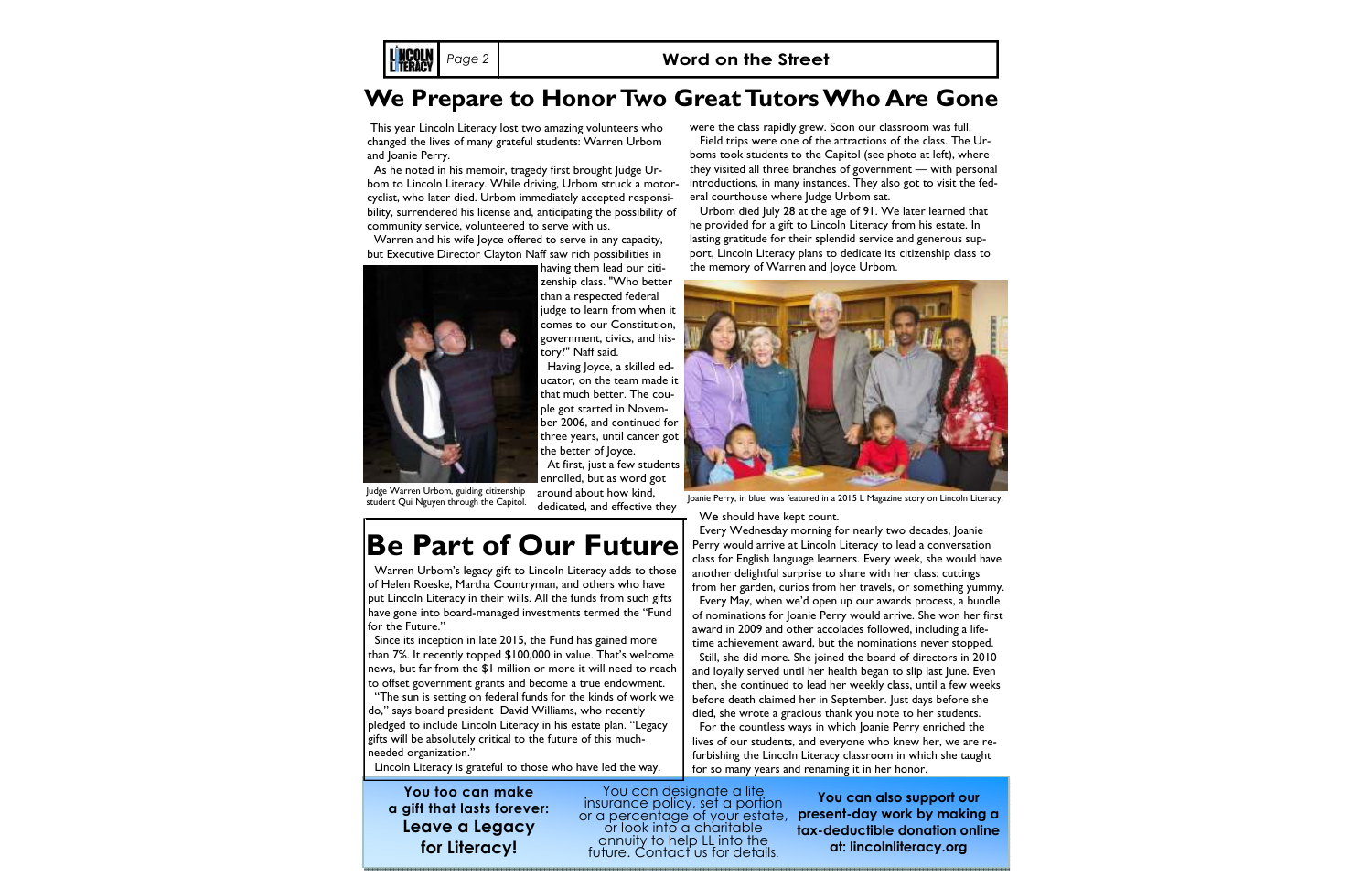### ♦ **45th Year Celebration**

Continued from Page 1



 same period last year, along with 184 of their children, for a total of 1,112. That's slightly ahead of last year's record pace. Already this year, we've had 340 tutors in service,

Esther Steckly recalls learning to read at Lincoln Literacy.  $\;$  and  $\;$ our $\;$ new $\;$ 

volunteer training classes continue to fill.

 In May the community showed exceptional support for Lincoln Literacy on Give to Lincoln Day. We finished 6th among more than 350 nonprofits, with more than \$70,000 in donations coming our way.

 We used that income to purchase a second van and create the R-Block this fall: weekly 10-hour block of classes for refugees. They meet Monday–Thursday, from 9:30 a.m. until noon. yet to The R-Block requires 14 volunteer tutors and numerous staff.

 We often hear about immigrants living in the U.S., but we rarely think about the 8 million Americans who live and work abroad. Rocky Hansen was one of them. He lived, worked, and married in Mexico, where he and his wife, Cristina Rodriguez, were happily raising their children. Then, everything changed. Cristina, now a Lincoln Literacy student, shared her story with us. We present it, lightly edited, in her words.

from 897 in the To date, it has served more than 40 learners.

  *"My husband lost his job in Mexico seven years ago, and after eight months of trying to find a new one he decided to go back to Nebraska, where he is from. He found a job there a year later. Then he came back to Mexico to pick up me and our four children. We've now been in Lincoln two years and six months. Lincoln is a very nice city. No traffic no worries about robberies. Lincoln is peaceful."* 

**L NGOU**  Over the summer, our board of directors assembled a new The first variant began this fall, when we piloted a financial litcome. Tutor Brittany Evnen teaches refugees in R-Block about "in" and "on." more than 10%. He takes part in a variety of classes each

 But it wasn't so easy at first. About a year ago Cristina came with two of her sons to Lincoln Literacy's weekly classes at American Lutheran Church to begin learning English. She's found the experience rewarding enough to double her investment: she now attends twice a week at our afterschool program at Culler Middle School. To judge from her writing, the effort is paying off. Her volunteer tutor, Juliana Bukoski, agrees. "She is a great student, and I love having her in class!"

 Fellow student Ana Maria Rodriguez chimes in, *"Lincoln Literacy has helped me to understand how important it is to receive and give a warm welcome. As soon as I can I will apply to become a volunteer teacher at Lincoln Literacy."* 

 Alvaro is an older gentleman who began studying English at Lincoln Literacy in 2015. He has since improved his scores by

 strategic plan for Lincoln Literacy. They began by making a subtle but significant change to the mission statement. It now puts community first and anticipates a variety of literacy lines.

eracy seminar for refugees. We intend to broaden its scope in the future to serve of all kinds of people. Other kinds of literacy

training, responsive to the needs of people as well as the community, will follow. For sure, the best is



### **As Writing Skills Blossom, Immigrant Students Share Their Stories**

week. Here is an excerpt from his essay:

  *"Lincoln Literacy has helped me to learn English in writing and reading. The U.S. is a great country. My country is poor and those who rule are crooks. I am to the U.S. because I wanted a better life. I am so thankful I came, because as soon as I crossed the border I ate, and I have never been hungry anymore."* 



Cristina Rodriguez, center, with her husband Rocky and other family members